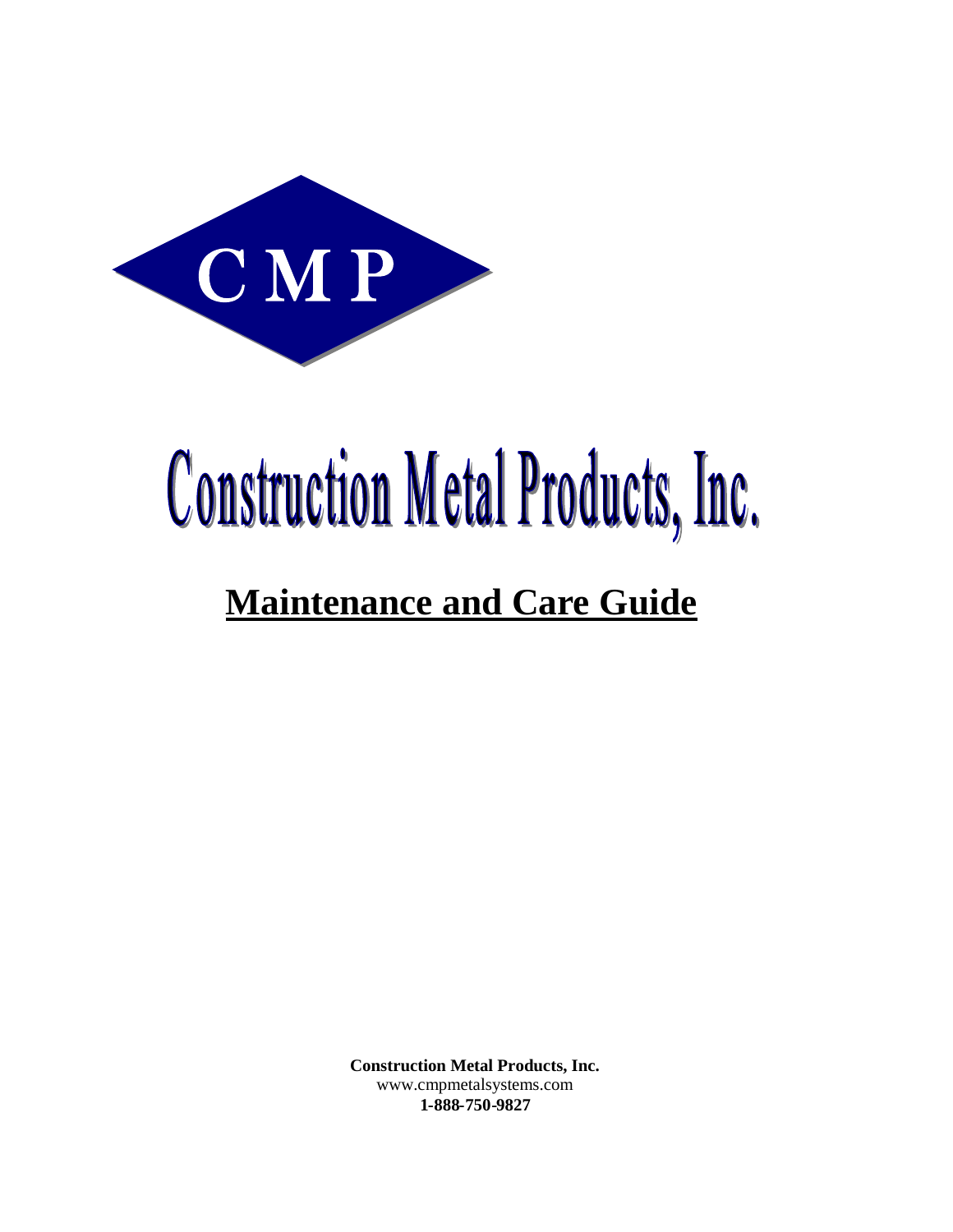With a little care and attention during service, your CMP Roof System will provide and extended service of life. While durable, factory-applied finishes for metal panels will last many years longer than ordinary paints, they should be cleaned thoroughly on a routine basis whenever the finish is not washed by rain. We recommend that you follow our simple maintenance schedule. By following our recommendations you will be assured of the maximum trouble-free lifespan of you building.

Periodic maintenance of the exterior will depend on the location of your building.

The following table gives recommended periods but can be varied to suit particular environments based on local or practical experience.

| <b>Building Location</b>             | <b>Maintenance Period</b> |
|--------------------------------------|---------------------------|
| (a) Up to 5 km from the sea          | 2 Months                  |
| (b) High Pollution industrial area   | 2 Months                  |
| (c) Medium pollution industrial area | 3 Months                  |
| (d) Areas of high humidity           | 4 Months                  |
| (e) Low pollution industrial area    | 6 Months                  |
| (f) Dry, desert areas                | 8 Months                  |
|                                      |                           |

Preventive maintenance should commence immediately after a project is erected, modified, or repaired.

#### Inspection:

- 1. Check for any debris that may have been left on top of panel or trim. Examples of this are ferrous items such as screws, pop rivets, nails, drill sward, sheet metal off-cuts, tin cans, etc. Large or heavy items should be removed by hand to avoid damaging the paint or zinc layer on the panel. The remaining smaller items may be swept off with a soft nylon brush. Please note this check should be made after any trade has worked on the building, e.g., electricians, plumbers, air conditioning technicians, and steel erectors.
- 2. Check for sand or dirt build up. These retain salt and moisture and will rapidly breakdown the paint and zinc layers resulting in corrosion of the base metal.
- 3. The most vulnerable areas of the building are:
	- a. Gutters
	- b. Roof Sheets
	- c. Sheltered Areas.
	- d. Top portion of walls sheltered by roof overhangs or gutters.
- 4. Sand and dirt should be washed off with clean desalinated water and a soft nylon brush. Clean from top to bottom and give a final rinse with desalinated water when completed. Ensure no water is trapped anywhere. See the cleaning section for detailed instructions.
- 5. Check the base of wall panels to ensure the ground level is at least 150mm below the bottom of the panel. If wind blown-sand has built up at the base of the wall, it should be removed. If plants/ shrubs etc. are around the building, make sure they are not touching the wall panel, particularly thorn-type bushes.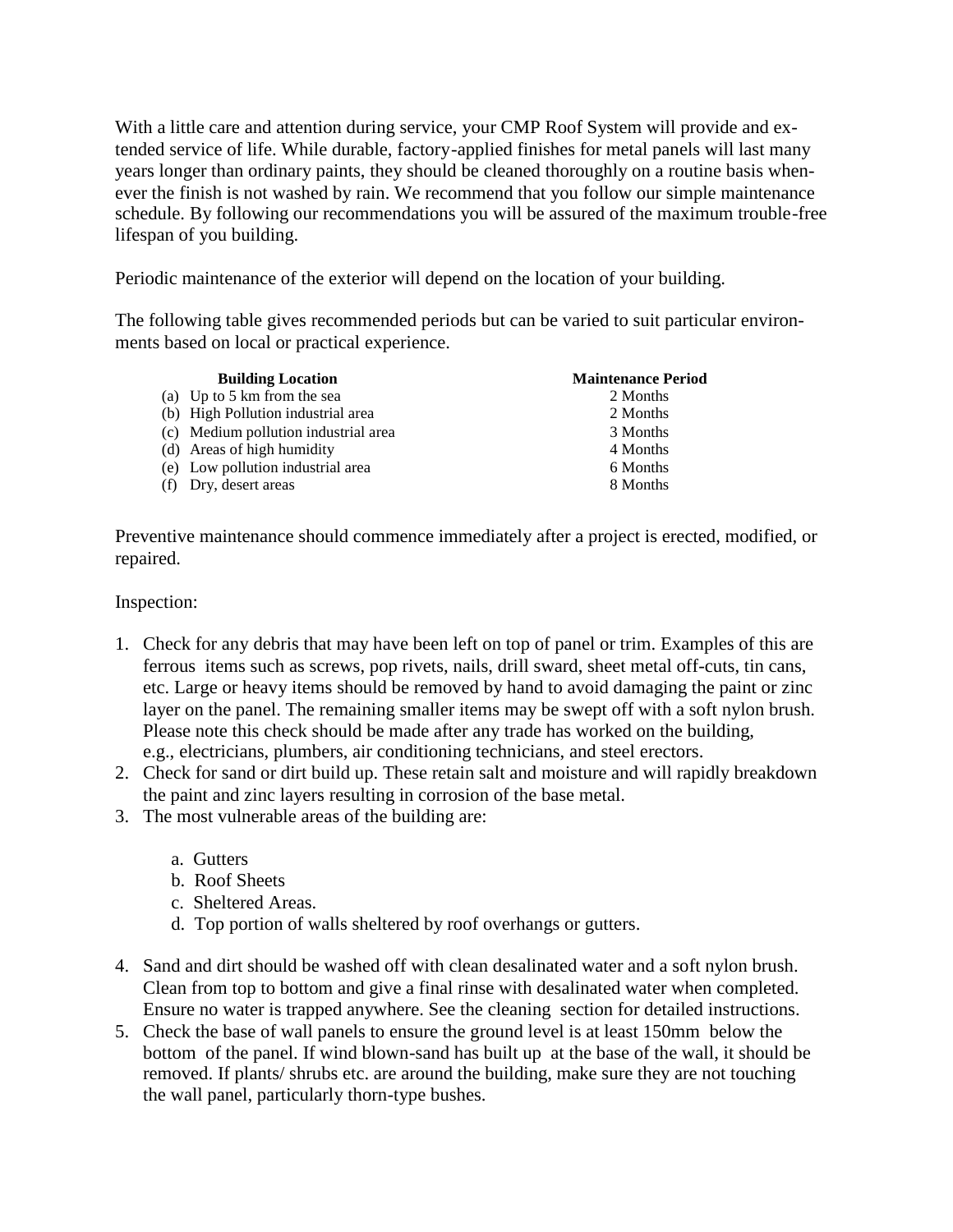- 6. Check all high traffic areas of the roof where maintenance personnel repeatedly traverse the roof surface. Foot traffic can be a major cause of damage. If traffic on the roof is routine, consider installing a walkway to protect the panels.
- 7. Check all equipment, which is located through or adjacent to any panel (Roof or Wall). Ensure there is no moisture built up on or near the panel. If there is, then corrosion is inevitable. If this condition exists, then make modifications to avoid it. The following situations are examples of conditions to be avoided.
	- a. Water run-off from water services or air conditioners.
	- b. Copper pipes fastened directly to the steel panel.
	- c. Open water storage tanks or ponds adjacent to the panel.
	- d. Steam outlets adjacent to the panels.
	- e. Acid storage areas adjacent to the panels.
- 8. Standard gutters and Valley gutters.
	- a. Regular checks should be made and all rubbish and sand should be removed.
	- b. Flush the gutters with water
	- c. Check that downspouts are clear.
	- d. Check that downspouts have adequate drainage away from the building.
- 9. If minor damage occurs to the sheeting or trims, and paint touch-up is required, then the following procedure should be followed:
	- a. Abrade the affected area.
	- b. Clean down with a solvent.
	- c. If based metal exposed, apply one coat of a zinc chromate primer. If base metal is not exposed then the primer is not required.
	- d. Apply one coat of available touch-up paint.

# **Cleaning:**

Cleaning restores the appearance of the panels, making repainting unnecessary, and maintains a pleasing appearance, as well as removing the buildup of corrosive materials. Applications requiring maintenance cleaning often include soffits, siding under eaves, and the undersides of eave gutters.

In many cases, washing the painted surface with clean water from a garden hose will remove most of the dirt and accumulated deposits. Ideally, washing should be done at least every six months and more frequently in coastal areas where marine salt spray washing is ineffective in cleaning stubborn dirt, mild detergents, or household ammonia solutions can be used as described below. In all cases, test a small unobtrusive area for color-fastness before cleaning large areas.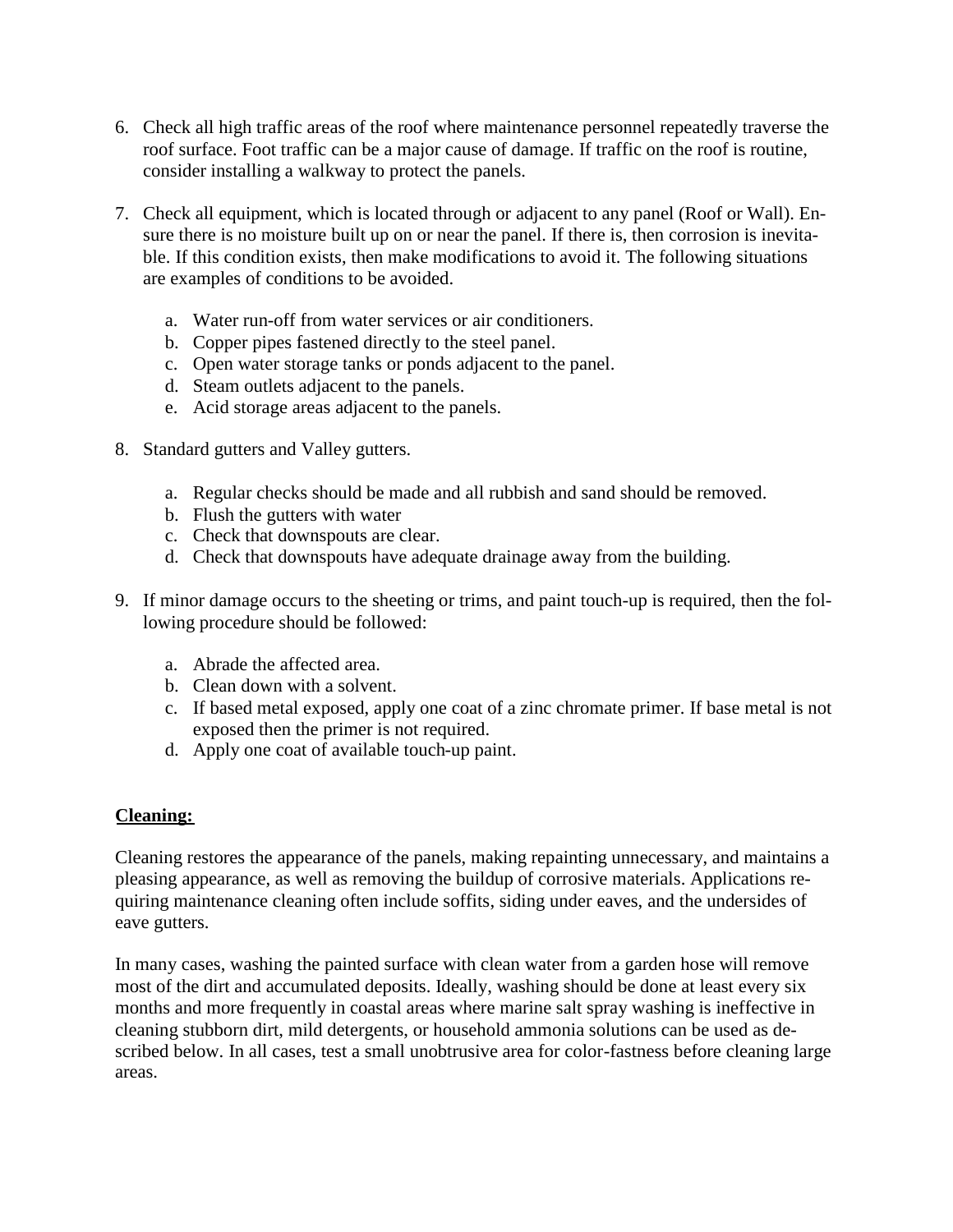- Use one cup of Tide® (or other common detergent containing less than 0.5% phosphate) dissolved in five gallons of warm water. NOTE: Detergents containing greater than 0.5% phosphate are not recommended for use in general cleaning of building panels.
- OR use one cup of household ammonia dissolved in five gallons of water at room temperature. Never mix ammonia with any kind of bleach.
- Never blend cleaners and bleach yourself. If bleach and detergent are required, use detergents containing bleach.

Using either solution, work from the top to the bottom of panels with a well-soaked soft cloth, sponge, brush with very soft bristles, or low-pressure spray washer to clean the surface. Washing from the top down avoids streaking. Application should be gentle to prevent shiny spots. Scouring powders or industrial solvents are not recommended, since they may damage the paint film. Solvent-containing cleaners such as Fantastic® are very effective and can be used. If mildew or other fungal growth is a problem and cannot be removed as described above, detergent containing bleach, such as Tide® with Bleach, is recommended. The surface should be thoroughly rinsed with water after cleaning to remove traces of detergent. If the building is in an area of industrial pollution or close to a marine environment than water alone may not be enough. Salts and other deposits build up at the formed corners of panels and quickly breakdown hardness of the layer increases making removal more difficult. In this case, the period between maintenance operations should be shortened and a mild detergent should be added to the initial washing water.

#### **Solvents:**

CAUTION: Solvent and abrasive type cleaners as they can do more harm than good by wearing both the paint and zinc layers. Only use when cleaning solution listed above is ineffective.

Most organic solvents are flammable and/or toxic, and must be handled accordingly. Keep away from open flames, sparks and electrical motors. Use adequate ventilation, protective clothing, and goggles.

Solvents that may be used to remove non-water soluble deposits (tar, grease, oil, paint, graffiti, etc.) from fluoropolymer surfaces include:

#### A. Alcohols

- Denatured alcohol (ethanol)
- Isopropyl (rubbing alcohol)
- Methanol (wood alcohol)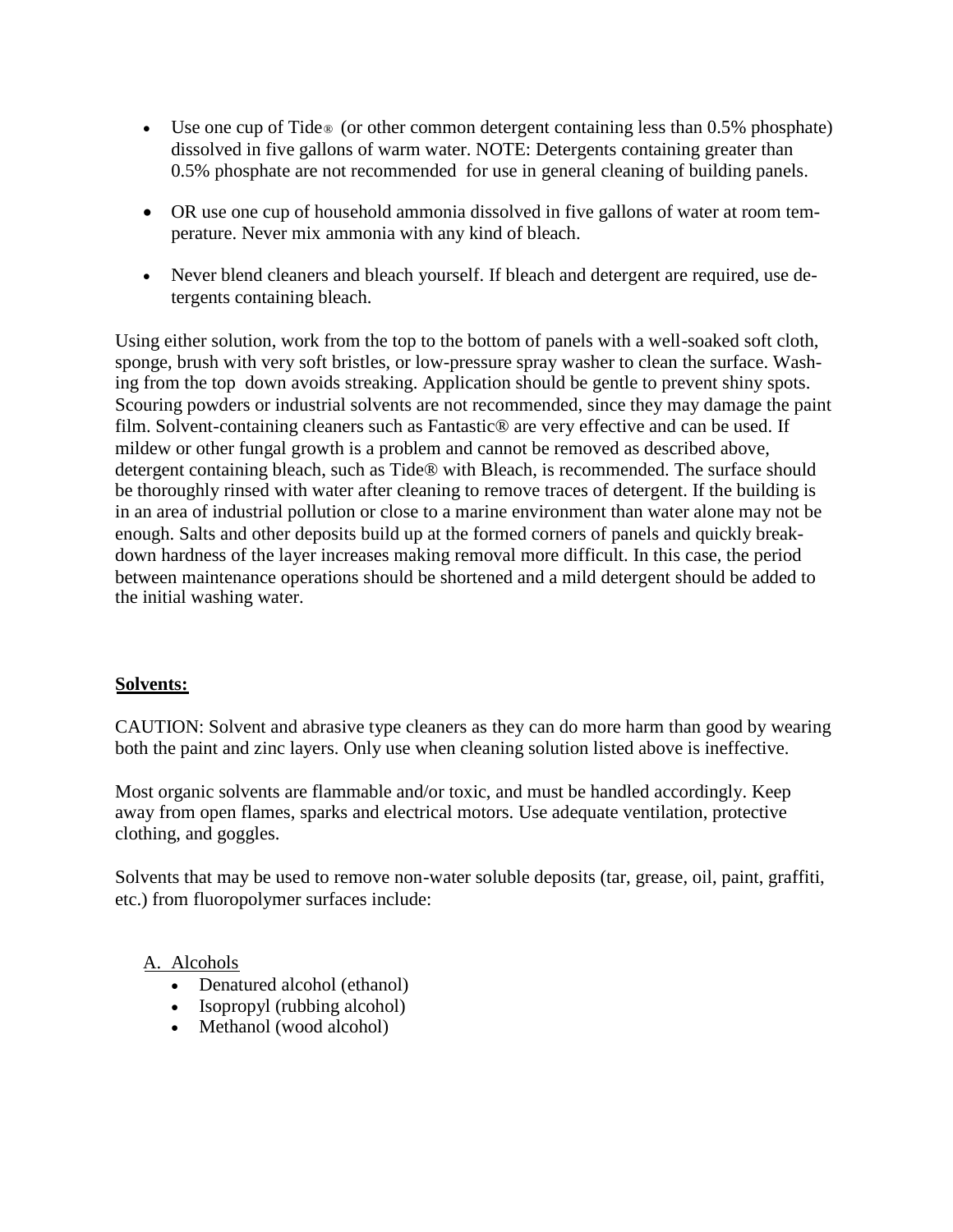# B. Petroleum Solvents and Turpentine

- VM&P Naphtha
- Mineral Spirits
- Kerosene
- Turpentine (wood or gum spirits)

The above alcohols and solvents have no permanent effect on fluoropolymer painted surfaces.

#### C. Aromatic and Chlorinated

- Xylol (Xylene)
- Toluol (Toluene)
- Perchlorethylene (Perclene)
- Tricholorethylene (Triclene)

The above solvents should be used with caution on any fluoropolymer painted surfaces. Limit contact of the fluoropolymer surface with solvent to five minutes maximum and test the effects of the solvent on a small area before using over the entire surface.

D. Ketones, Esters, Lacquer, Thinner, Paint Remover

- Methyl Ethyl Ketone (MEK)
- Methyl Isobutyl Ketone (MIBK)
- Ethyl Acetate (Nail Polish Remover)
- Butyl Acetate
- Lacquer Thinner
- Paint Remover (non-flammable)
- Acetone (do not use acetone on painted surfaces)

The above solvents should be used very cautiously on a fluoropolymer painted surface. Limit contact of the fluoropolymer surface with solvent to one minute maximum and test the effects of the solvent on a small area before using over the entire surface. Note: There are many formulations of paint remover on the market. It is possible that some may remove the fluoropolymer surface. Proceed very cautiously in use of any paint remover. Metal supplier and coating manufacture are not responsible for damage from unrestricted use.

#### E. Chemical Solutions

- Sodium Hypochlorite Solution (Laundry Bleach, Clorox)
- Hydrochloric Acid (Muriatic Acid)
- Oxalic Acid
- Acetic Acid (Vinegar)

Hydrochloric or muriatic acid, diluted with ten volumes of water, may assist in removing rust stains from fluoropolymer surfaces. Limit contact to five minutes. Caution: acid solutions are corrosive and toxic. Flush all surfaces with copious amounts of water after use. Oxalic acid solution or vinegar may be used for the same purpose. Flush with water.